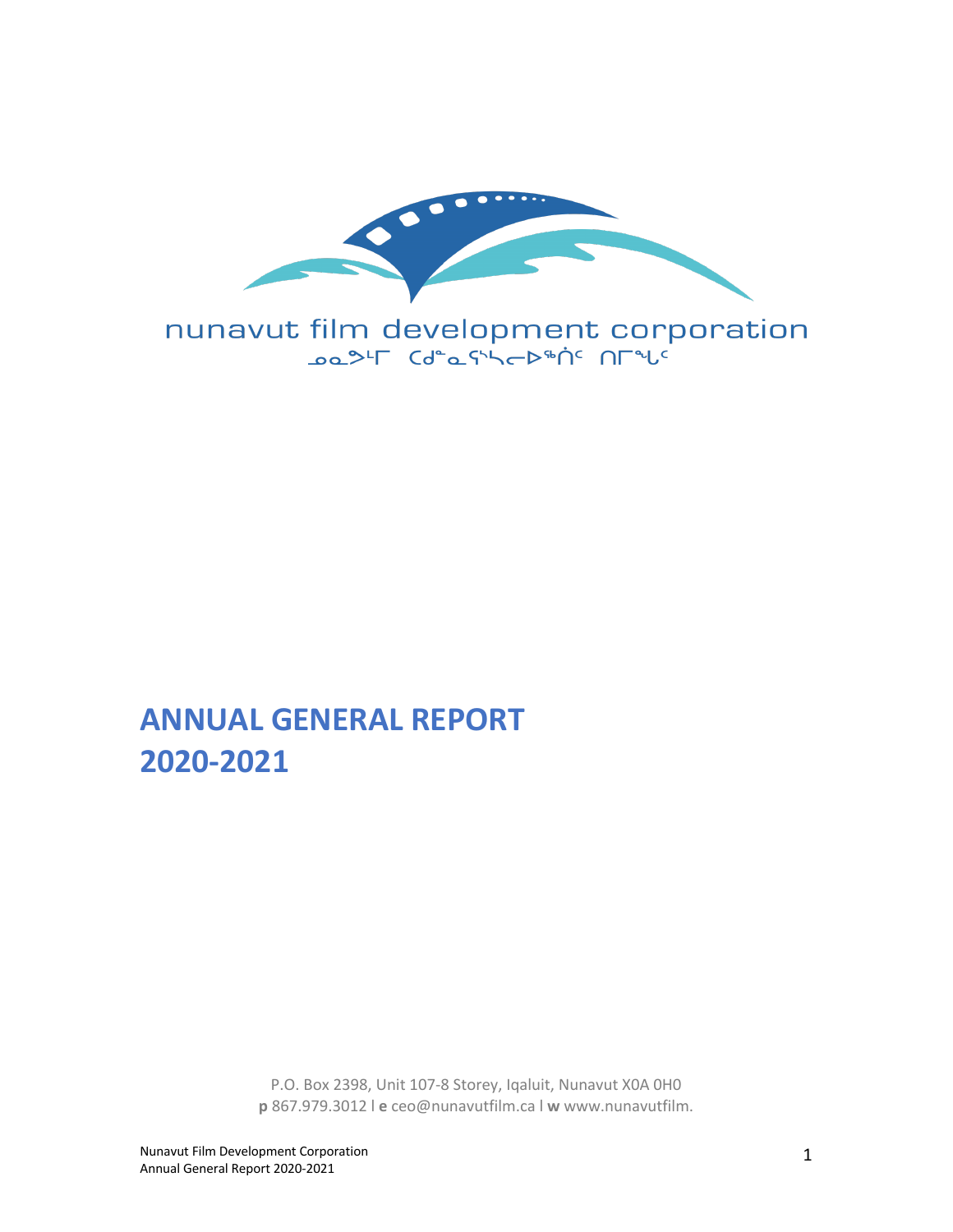## **Highlights of 2020-2021**

*The Story Telling Fund* was launched, encouraging self-distancing type activities. 26 projects were approved for funding. Other programs that saw an increase in applications were the *Creative Content Fund* with 18 projects approved and the *Inuktut Language Incentive Fund* with 28 projects approved. The *Nunavut Spend Incentive Program* approved 9 projects.

NFDC welcomed the launch of *Uvagut TV* in January 2021, which is available throughout Canada on Shaw Satellite Direct, Arctic Co-op Cable (NU and NWT) FCNQ (Nunavik).

NFDC released its five-year strategic plan. The strategic plan provides direction on how NFDC will best serve Nunavut's screen industry for the next five years (2020-2025). The document is available here.

NFDC, in advocating for equitable bandwidth capacity throughout Nunavut, prepared a study titled *Broadband's Impact on Nunavut's Screen-Based Industry.* With funding from the Economic Development and Transportation, the study mapped out the current environment and future trends of broadband in Nunavut for the next five years. The document is available on our website.

NFDC released its 2019-2020 Economic Impact Report outlining the economic impact of its production funding. The report outlines that \$1 of funding from the *Nunavut Spend Incentive Program* generated an additional \$5.57 in production activity in Nunavut and generated an additional \$12 in production activity throughout Canada.

The Harold Greenberg Fund announced the recipients of the 2021 *Northern Shorts Program.* Cambridge Bay's writer/director Ipeelie Ootoova and producer Sarah Jancke were the worthy winners from Nunavut with *Irninnu Unikaara*. The dramatic short follows a young Inuk who finds out his girlfriend is pregnant, triggering old trauma and leading him to go caribou hunting.

Published bi-weekly, our email newsletter *Takkuu!* has increased the sharing of industry related news and support for screen-based artists throughout the year.

The Nunavut FIT industry workshops were postponed for this year. Eight applicants participated in the *Under the Midnight Sun* Video Boot Camp held in Iqaluit during the evenings of July 20 to July 24, 2020. Students were taught how to shoot and edit.

Taqqut Productions won the Best Animated Short at the Canadian Screen Award for *The Giant Bear.* 

*One Day in the Life of Noah Piugattuk* was the opening film of the Nuuk International Film Festival in Greenland. *Tia and Piujuq* and *Restless River* also screened at the festival. Due to Covid restrictions no delegates from Nunavut were able to attend the festival.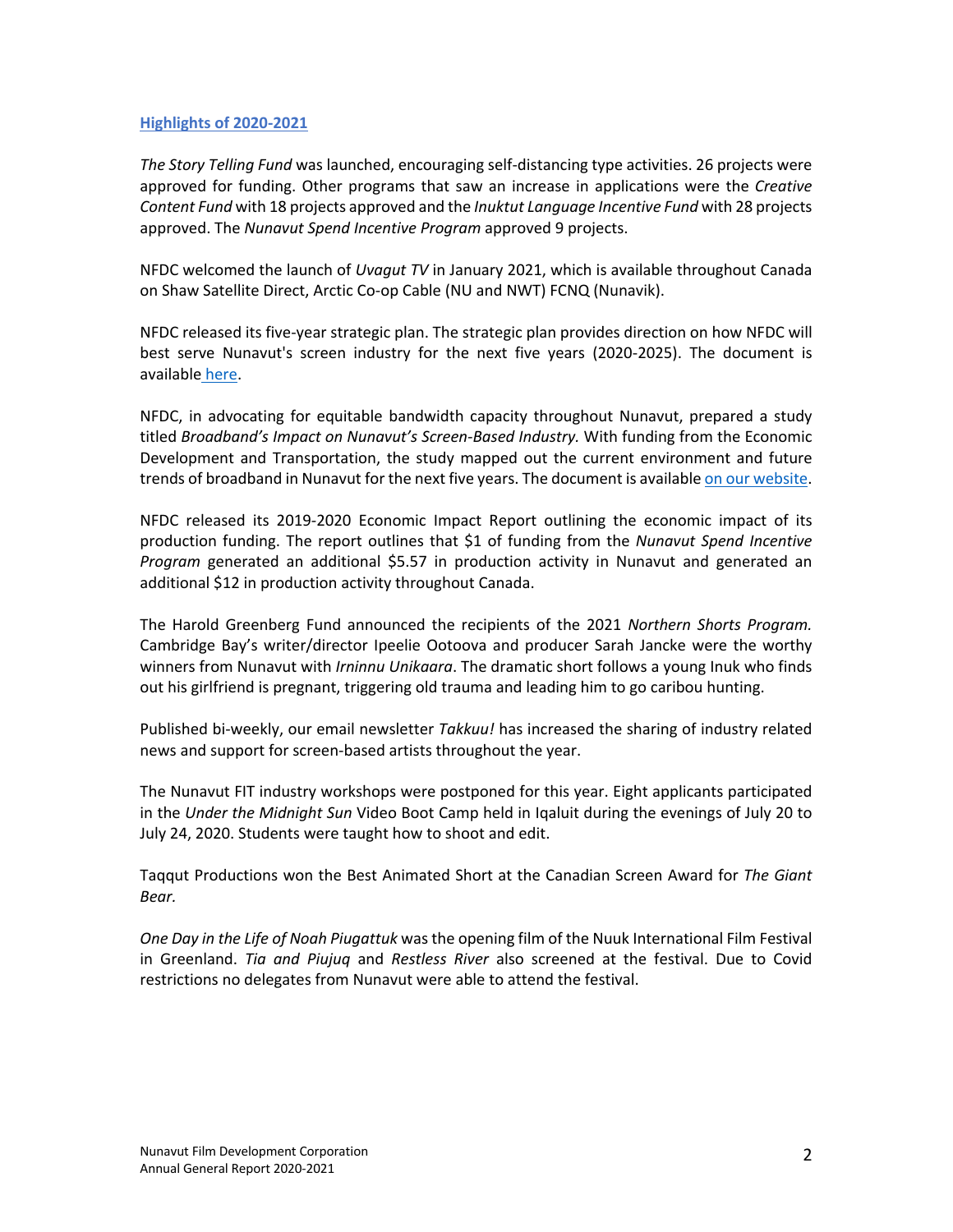**The Nunavut Film Development Corporation (NFDC)** provides training and funding through seven funding programs for the production and marketing of screen-based media. NFDC also provides a service through the operation of the Nunavut Film Commission.

NFDC's 2019-2020 Operations and Management core budget is \$408,000 and its Film, Television and Digital Media Funding budget is \$1,152,700.

## **Mandate**

The Nunavut Film Development Corporation (NFDC) is mandated by the Government of Nunavut to increase economic opportunities for Nunavummiut in the screen-based industry, and to promote Nunavut as a world-class circumpolar production location.

## **Vision**

Nunavut is internationally recognized as a leader in Indigenous screen-based media. Talented and experienced Nunavummiut professionals are producing unique Inuit stories for screen, which are valued by local, national and global audiences for their excellence and unique perspective.

## **Mission**

The mission of the Nunavut Film Development Corporation is to support and develop a vibrant screen-based industry in Nunavut:

- 1. Strengthen the labour skills of the screen-based industry in Nunavut;
- 2. Share, communicate, and promote Nunavut screen-based media content;
- 3. Support and advise guest productions working in Nunavut.

## **Values**

NFDC brings the following values and principles to its work and upholds them in its internal and external relationships, including through the *On-Screen Protocols and Pathways* document*.*

NFDC ensures that all activities it undertakes will respect and be guided by the ethical behaviours embedded within Inuit societal values:

- ! Innuqatigiitsiarniq: respecting others, relationships and caring for people
- o Tunnganarniq: fostering good spirit by being open, welcoming, and inclusive
- ! Pijitsirniq: serving and providing for family and/or community
- ! Aajiiqatigiinniq: decision making through discussion and consensus
- ! Pilimmaksarniq/Pijariuqsarniq: development of skills through observation, mentoring, practice, and effort
- ! Piliriqatigiinniq/Ikajuqtigiinniq: working together for a common cause
- o Qanuqtuurniq: being innovative and resourceful
- ! Avatittinnik Kamatsiarniq: respect and care for the land, animals, and the environment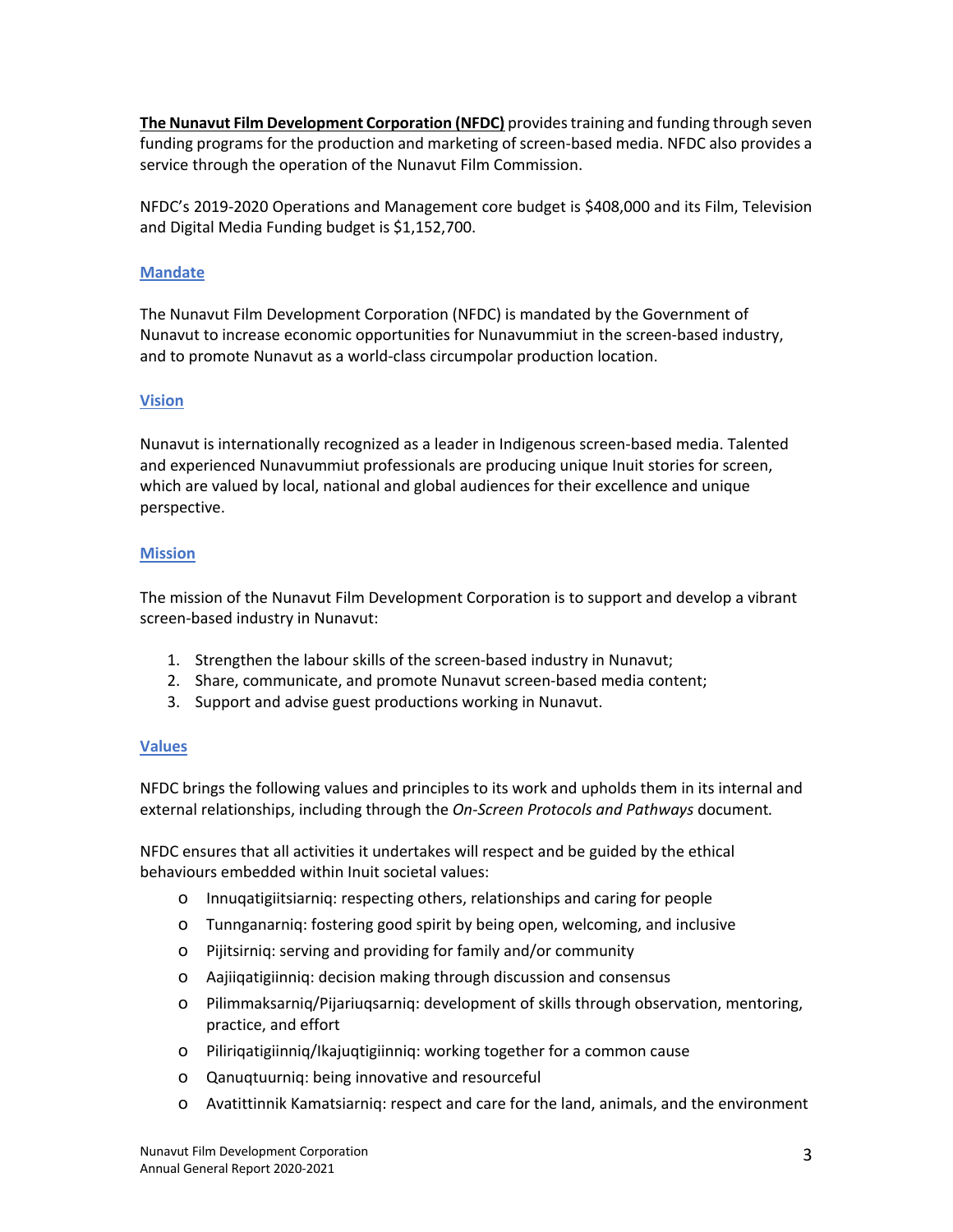## **Core Responsibilities**

The Nunavut Film Development Corporation embraces and accepts that it is responsible to:

- Work with the community to sustain and grow a competitive Nunavut owned and controlled screen-based industry.
- Enable Nunavut production companies to foster existing relationships and to equip same with the tools and resources necessary to establish new relationships with national and international co-financing partners.
- Assist and enhance the ability of the Nunavut screen-based industry to secure development, production, distribution and marketing financing.
- Utilize best management practices to administer territorial funding programs in an open, equitable and effective manner.
- Commit to a regular and open consultation with the industry.
- Work effectively with the private sector, government and other agencies to secure resources to enhance the programs and initiatives required to grow and foster the industry.
- Provide timely and accurate program and policy advice.

## **Governance**

The Nunavut Film and Development Corporation began 2020-2021, governed by a Board of Directors comprising of the following individuals:

Stacey Aglok (Iqaluit), President and Chairperson Graham Dickson (Iqaluit), Vice-President Joey Evalik (Cambridge Bay), Secretary-Treasurer Alethea Arnaquq-Baril (Iqaluit), Eric Anoee Jr. (Arviat) Carol Kunnuk (Igloolik) Heather Igloliorte (Ottawa)

Alethea Arnaquq-Baril resigned as Board Member in the July 30, 2020 meeting.

Carol Kunnuk resigned as Board Member in the November 5, 2020 meeting.

Rico Manitok was appointed as a new Board Member in the February 18, 2021 meeting.

The composition of the Board of Directors is guided by a directive outlined in the Government of Nunavut's Film, Television, and Digital Media Development Contribution Policy. NFDC reports to the Minister of Economic Development and Transportation through its Board. The Board delegates day-to-day leadership and management to the CEO and monitors performance

The Board of Directors carries out its duties and responsibilities guided by the following principles:

- IQ: All policies and programs must reflect the eight guiding principles of IQ.
- Continual Learning: All programs must support the development of the Nunavummiut workforce.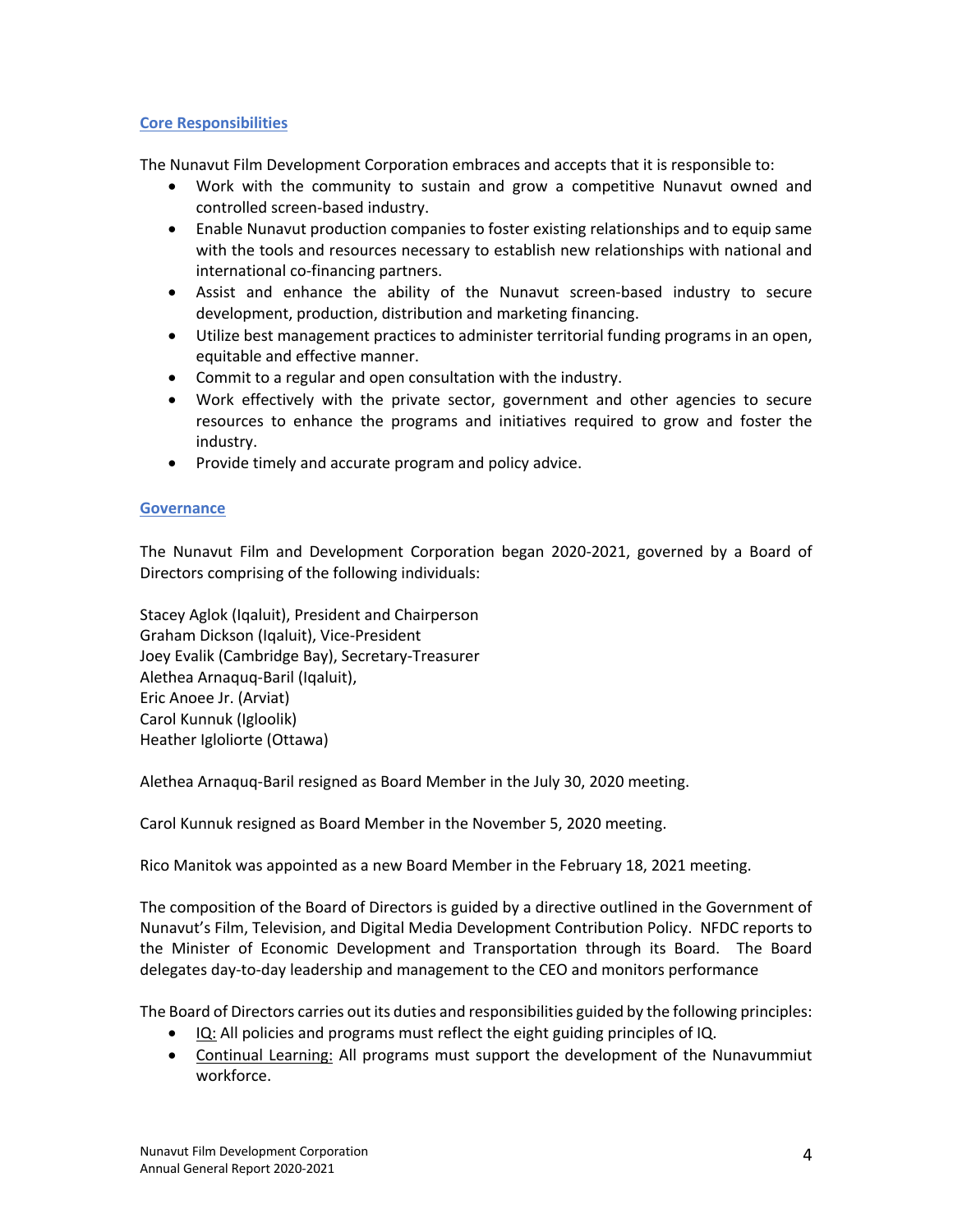- Transparency: All decision-making processes will be fair, explicit and without conflict of interest. Any and all information on which decisions are based will be available to the public.
- Cultural Support: All policies and programs must promote and enhance the Indigenous culture and official languages of Nunavut.
- Accountability: All management procedures must ensure that public funds from whatever source are used in a responsible manner.
- Partnerships: All partners must work together in a consultative and supportive manner.

In the discharge of their responsibilities, members of the Board follow and adhere to the following code of conduct:

- Each Board Member will act honestly, in good faith and in the interests of the Nunavut Film Development Corporation.
- Each Board Member will exercise care, skill and diligence in the process of decisionmaking.
- Each Board Member will adhere to the highest ethical standards in order to avoid any real or apparent conflicts of interest between private interests and the interests of the Nunavut Film Development Corporation.

The Nunavut Film Development Corporation has two full-time staff members, namely a Chief Executive Officer (Huw Eirug) and a Projects Manager (Corinne Dunphy). Roselynn Akulukjuk was appointed Projects Manager on contract for the duration of Corinne Dunphy's maternity leave.

## **Core Business Operation**

Our funding programs are designed to offer a continuum of both training and opportunity to Nunavummiut and to be responsive to the various levels of experience within the industry:

The Story Telling Fund is a new program. It encourages applications for self-distancing type activities and was established in response to the COVID-19 pandemic.

Entry-level Experience Fund provides opportunities for Nunavummiut who are interested in exploring the potential for employment in the film, television and digital media industry.

Industry Development and Training Fund encourages and fosters the professional development and growth in the industry.

Short Film Fund offers professional mentoring support from established industry leaders over the course of the production of a short film.

Creative Content Development Fund supports the development of pre-production materials for future film, television and/or digital productions.

Nunavut Spend Incentive Program awards production companies a rebate on the total eligible costs of goods and services purchased and consumed in Nunavut on eligible film, television, and digital media productions.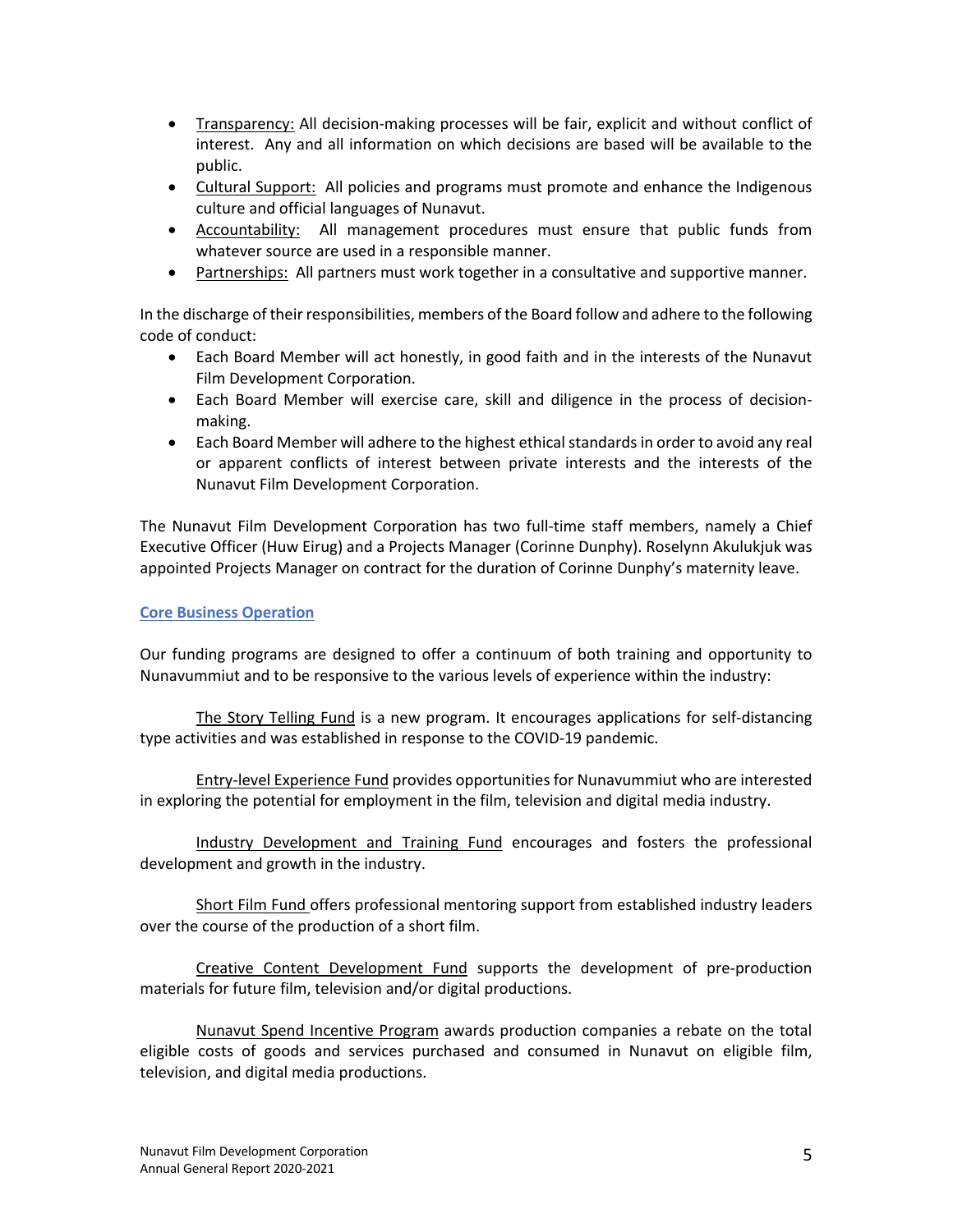Market Endowment Fund provides financial assistance to attend international markets, co-production conferences and forums.

Inuktut Versioning Fund for Existing Programming offers grants to create an Inuktut version of an existing television, film or digital program and can be applicable to applications through the Nunavut Spend Incentive Program and the Short Film Fund.

All projects submitted to Nunavut Film Development Corporation are reviewed and assessed by an independent program review committee. The project must be approved by a majority of the committee to proceed. To eliminate any potential conflict of interest, the Board of Directors has no involvement in the selection of projects funded by the corporation.

## **Funding Recipients 2020-2021**

The following applications were awarded funds under our 2020-21 funding programs:

#### **Story Telling Fund**

28 applications were received, and 26 were approved.

#### **Arvaaq Media -** *Anaana's Tent Website* **- \$7,500**

Creating and adding 16 eBooks for children to read in both English and Inuktitut to website. Also adding songs and lyric pages so children can sing along learning Inuit songs and phonics songs.

## **Thor Simonsen -** *Tumitit* **- \$7,500**

Music video with Joey Nowyuk, filmed in Pangnirtung.

## **Sean Guistini -** *New Stories from the Eastern Arctic Archives* **- \$7,500**

Research, acquisition and editing with original sound and music design of archival films of the Canadian Eastern Arctic.

#### **Vinnie Karetak -** *The Birthday Party* **- \$7,500**

Script development and first draft for a short fiction film.

#### **Red Marrow Media -** *Wine Chips, Kuku* **- \$7,750**

5-episode x 40-60 min podcast hosted by Alethea Arnaquq-Baril and Stacey Aglok from Iqaluit.

**Nadia Mike -** *Leah* **- \$7,500**

Development (bible, concept art, episode synopsis) of the two main characters in *Leah's Moustache Party* into a series.

## **Nunavut Educational Broadcast Society -** *Engaged Reading* **- \$7,500**

Creation of three videos to be made available in Inuktitut and English. The videos are intended to support an immersive Inuktut educational and literacy experience in the home. The videos adapt the following published books: *Inuit Games* by Anguti Johnston, *Siuluk the Last Tuniq* by Nadia Sammurtok, *Palluq and Qiliqti Help Their Anaanatsiaq* by Jeela Palluq Cloutier.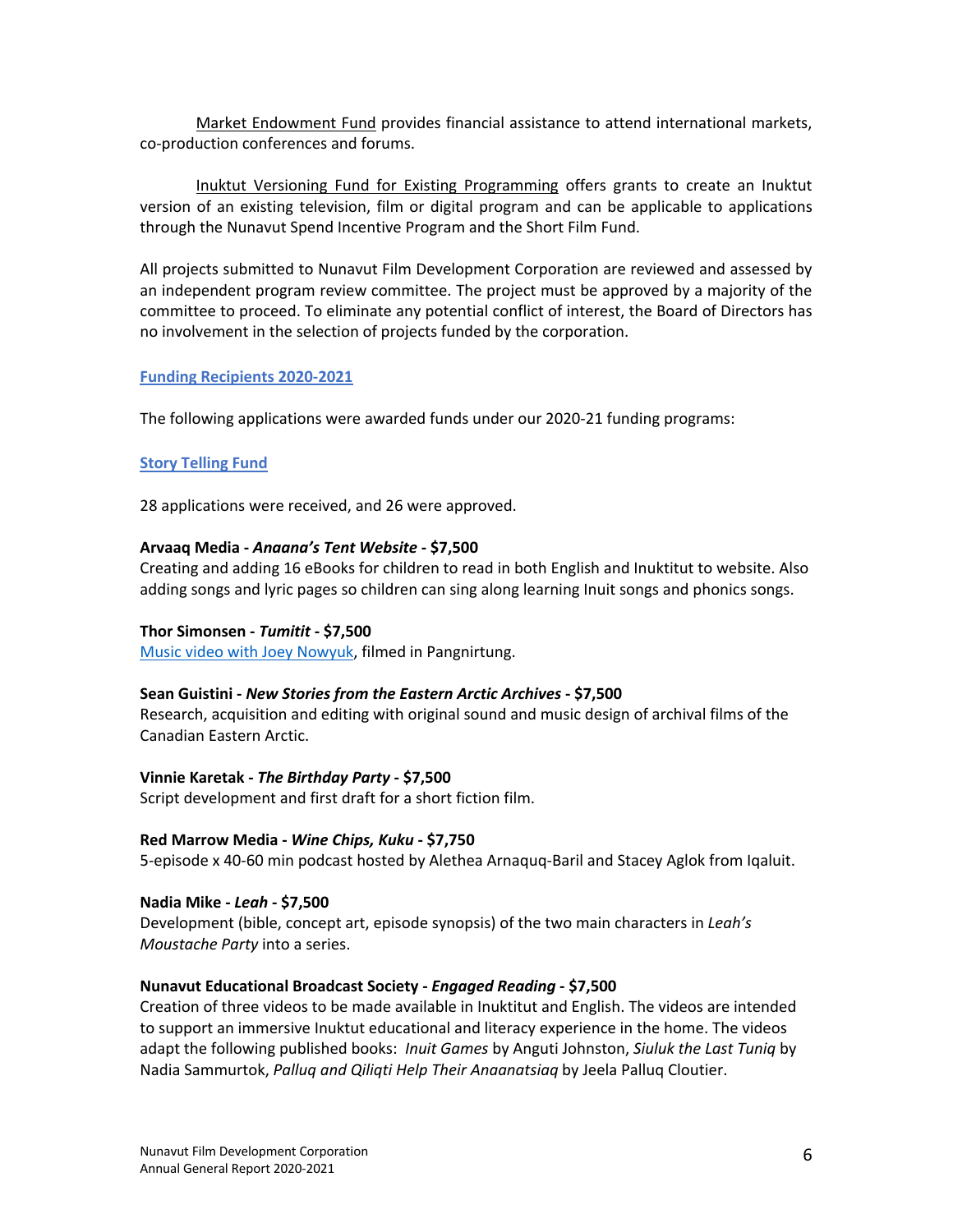#### **Simeonie Kisa-Knickelbein -** *VHF* **- \$3,399**

First draft of a short film script about a man who comes home and turns on his VHF radio to hear someone asking for help.

#### **Myna Ishulutak (Red Marrow) -** *Tupiq* **- \$7,7500**

Production of a rough cut of short documentary with Jaco Ishulutak.

#### **Aïda Maigre-Touchet -** *Iqaluit Military Project* **- \$7,750**

Project development of gathering Inuktitut audio and video content about Iqaluit's military history (Crystal Two, and DEW Line sites).

#### **Miali Coley Sudlovenick -** *Tusaavisii Podcast* **- \$7,750**

Series of podcasts containing traditional oral storytelling and conversations. Tusaavisii Podcast.

#### **Simeonie Kisa-Knickelbein -** *Smoke Break Podcast* **- \$5,200**

Series of podcasts with three Nunavummiut sharing their views on growing up as modern-day Inuit. Smoke Break Podcast.

#### **Aakuluk Media -** *Kuluk S1 Website* **- \$7,500**

Kuluk is an Inuktitut preschool television series designed to entertain and educate infants and toddlers (ages 0 to 3). Creation of 13 short puppet videos and flash cards that follow ECE guidelines and adding a parent's page with resource information. https://kuluktv.com/

#### **Thor Simonsen -** *Joey Nowyuk 'Pray'* **- \$7,500**

Production of music video with Joey Nowyuk.

#### **Nadia Summortuk -** *Tuktu's Journey* **- \$7,500**

Script adaptation from the book following Tuktu as he searches the tundra and meets new friends who all something to teach him.

## **Jaypeetee Arnaqaq -** *Nunavummi Ujjiqsaqtit* **- \$7,500**

Treatment for an Inuit children's television series. Each episode focuses on a specific scientific topic in the Arctic.

#### **Jason Sudlovenick -** *Outdoors Iqaluit YouTube Channel* **- \$5,182.14**

A YouTube channel showing the culture, landscape, hunting and fishing, wildlife, and product reviews in Iqaluit. Outdoors Iqaluit YouTube Channel.

#### **Barbara Okpik -** *Digital Storytelling* **- \$7,495**

The development and production of a short 3-5-minute multi-media film on Barbara's Grandfather and narrated by her Aunt.

#### **Christine Enooya Nutarak -** *Digital Storytelling* **- \$7,750**

Christine's story is titled *Attakaalik and his Grandsons go Dog Sledding* and is a story about life on the land in Pond Inlet.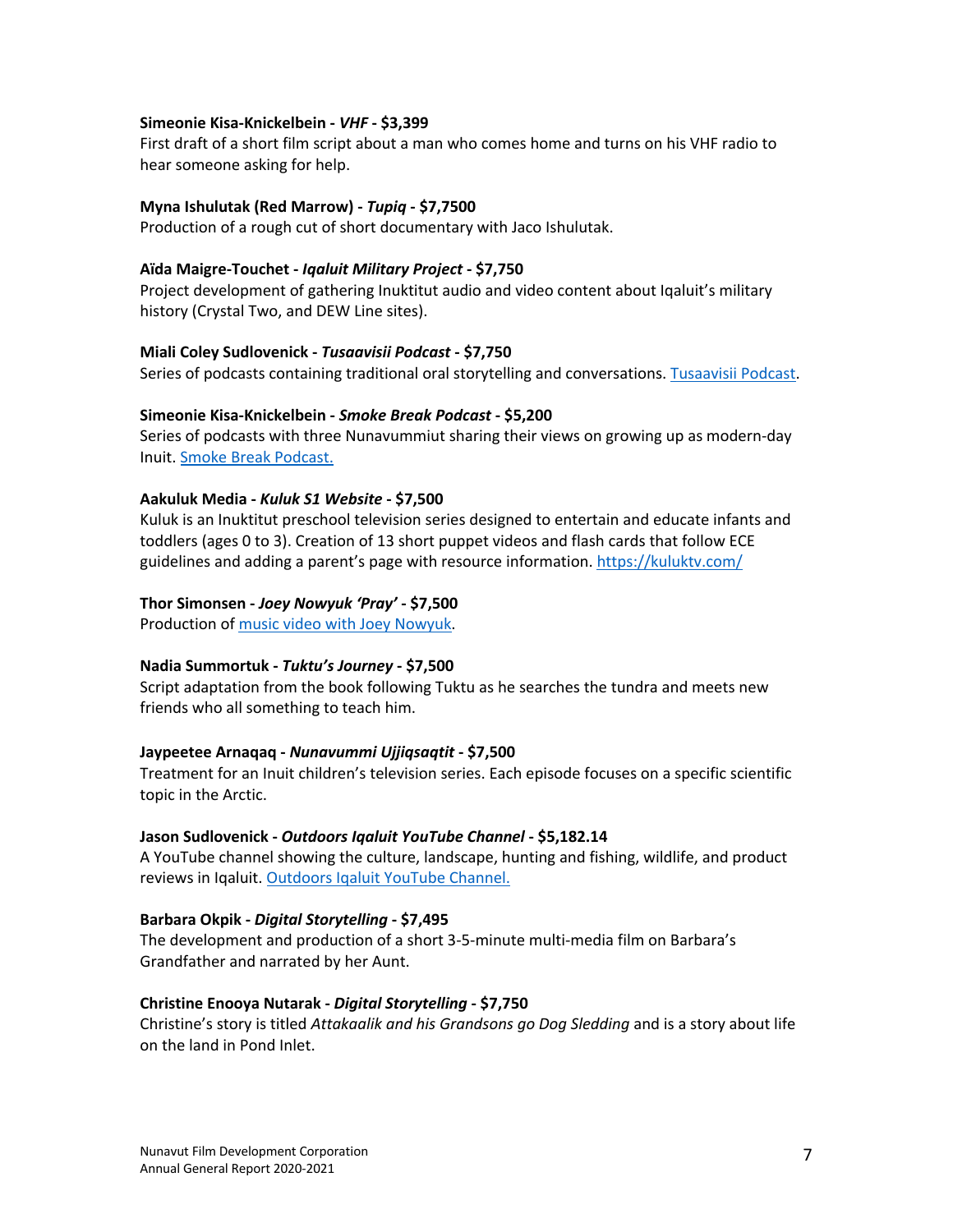## **Rocco Canil -** *Digital Storytelling* **- \$7,500**

The focus of Rocco's story is recommendations for changes to youth mental health services in Nunavut based on his and his friends' personal experiences and interviews.

#### **Aviaq Johnston -** *Saunik* **- \$7,500**

Treatment for an original idea about Kanaju, a young bi-racial Inuk girl and her half-sister Elisapee, stumbling upon a mythical world in Nunavut full of creatures from Inuit legends.

#### **Kippasu Productions -** *Patik Podcast* **- \$7,750**

Series of Podcasts with Joshua Qaumariaq, Anguti Johnston and Wager Ford playing cards. Patik Podcast.

#### **Ashley Kilabuk Savard -** *Reclaim* **- \$7,750**

Final draft and translation into Inuktitut of Ashley's script which has also been supported by the Sámi Film Institute as part of the Arctic Chills initiative.

#### **Myriam Sevigny -** *Shauna Seeteenak Music Video* **- \$7,500**

Production of music video featuring Shauna Seeteenak performing "See the Light."

#### **Myna Ishulutak -** *Tupiq 2* **- \$7,500**

Final cut and postproduction of short documentary with Jaco Ishulutak.

#### **David Poisey -** *Pangnirtung Fisheries* **- \$7,500**

Production of short film telling the story of the Pangnirtung fisheries and the Pang fishermen.

#### **Entry-Level Experience Fund**

No applications to the fund were received in this fiscal year.

## **Industry Development and Training Fund**

Two applications were received and approved.

#### **Aïda Maigre-Touchet -** *Training on Davinci Resolve* **- \$5,000**

In person training on Davinci Resolve, media management and conform, editing, sound, special effects and animation with fusion, colour grading and exporting.

#### **Aïda Maigre-Touchet -** *Lighting and Sound* **- \$3,705**

In person training on mastering lighting and sound in video.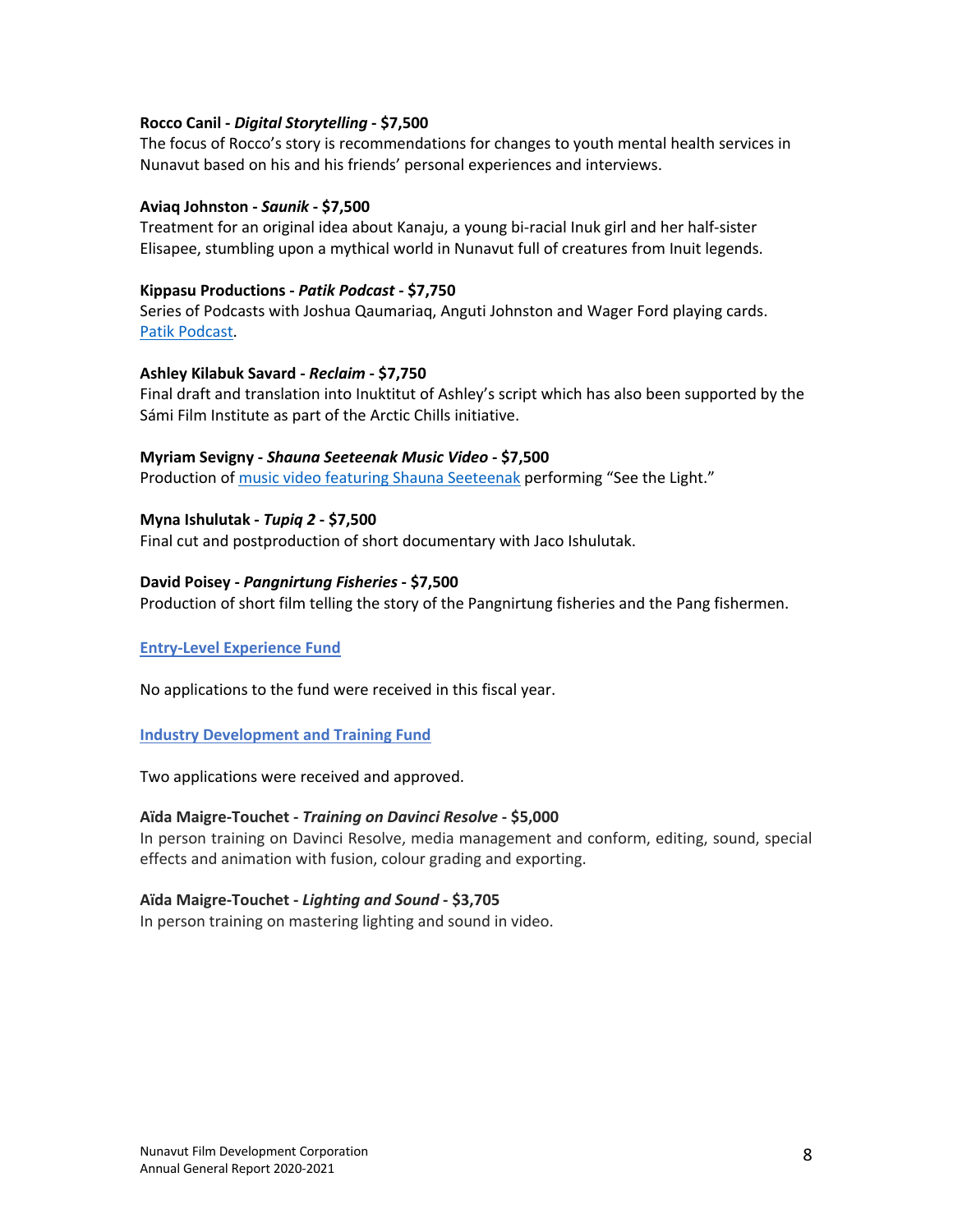## **Short Film Fund**

Four new applications were received and approved. Previous funding commitments to productions that were completed in this fiscal year totaled \$13,666.19.

#### **Nadia Mike -** *Race to Kimmirut* **- \$25,000**

22-minute documentary on Davidee Qaumariaq and the annual snowmobile race from Iqaluit to Kimmirut.

#### **Nadia Sammurtok -** *The Owl and Two Rabbits* **- \$25,000**

Animation on two rabbit sisters who disobey their parent's warnings about playing too far from home. Soon, a hungry owl swoops down threatening to eat the rabbits for supper. The rabbit sisters struggle to escape the grip of his strong talons, but eventually find a way to free themselves, learning a valuable lesson in the end.

#### **Ipeelie Ootoova -** *Irninnu Unikaara* **- \$25,000**

This year's Nunavut winner of the Harold Greenberg Fund / Territories Shorts Program. When a young Inuk finds out his girlfriend is pregnant, old trauma is triggered and he flees the house and goes caribou hunting. Out on the land he is led astray by a shape shifter that forces him to face his demons and decide whether or not he can be a father.

#### **Myna Ishulutak -** *Pikiulliaqtut* **- \$25,000**

A very personal short film featuring Myna and her Uncle Jaco celebrating Inuit resilience. Myna and her Uncle go out on the land to hunt and pick duck eggs while Jaco shares his traditional knowledge.

## **Creative Content Development Fund**

Twenty-four applications were received and eighteen were approved for funding.

## **Taqqut Productions -** *Putuguq and Kublu Phase 1* **- \$7,500**

Treatment and concept artwork for an animated television series based on the Inhabit Media book Putuguq and Kublu.

#### **Taqqut Productions -** *Tundra Friends Phase 2* **- \$7,500**

Episode scripts for a 13 x 5 minutes animation series aimed at children between the ages 2-7 years. The series has a development commitment from APTN.

#### **Taqqut Productions -** *Hidden World Phase 2* **- \$7,500**

First draft scripts and animatics for a 2D animated children's series that introduces a group of children from Nunavut that accidentally stumble into a world of ancient myth and magic.

#### **Siku Entertainment -** *Naraluta* **- \$7,500**

Treatment and short teaser for a television documentary series. Viewers learn about the issues Inuit hunters face such as the warming environment, changing migration patterns, and follow Inuit elders on hunting trips.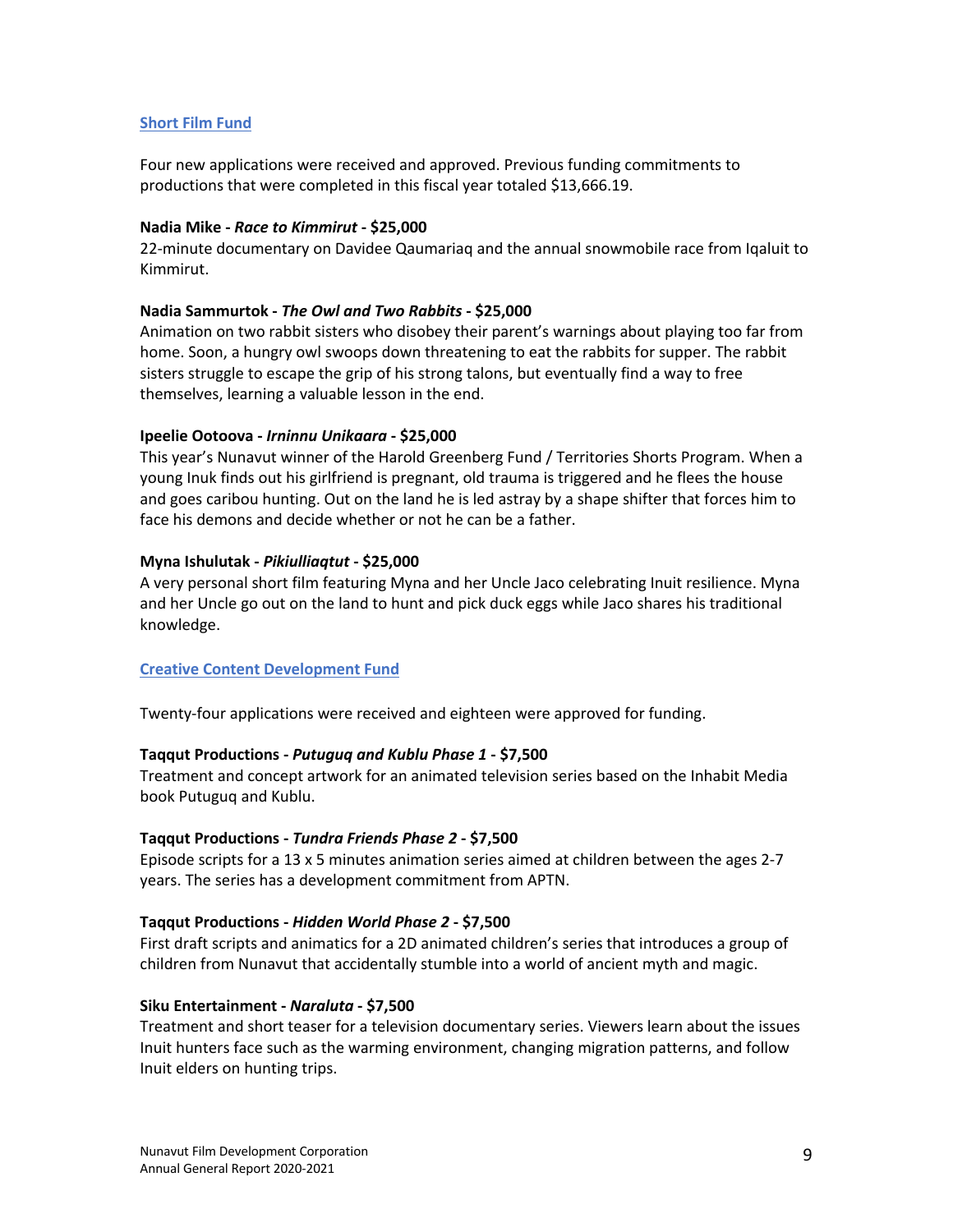## **Red Marrow Media -** *People* **- \$7,500**

Preparation of an outline for a pilot script of a comedy-drama television series.

#### **Red Marrow Media -** *Lucky Dillon* **- \$7,500**

Travel and research for a proposed fiction feature film.

## **Ashley Kilabuk-Savard -** *The Wandering Phase 2* **- \$7,500**

First draft script for a dramatic fiction feature where a young Inuk woman gets lost on the land. She must confront her troubled past to remember essential survival skills taught to her by her late grandparents.

#### **Taqqut Productions -** *Hidden World Phase 3* **- \$7,500**

Demo tape for the animated children's series that introduces a group of children from Nunavut that accidentally stumble into a world of ancient myth and magic.

#### **Taqqut Productions -** *Tundra Friends Phase 3* **- \$7,500**

Final draft script and animated segment demo for a 13 x 5 minutes animation series aimed at children between the ages 2-7 years. The series has a development commitment from APTN.

#### **Taqqut Productions -** *Putuguq and Kublu Phase 2* **- \$7,500**

First draft script and animatic for a children's animated television series based on the Inhabit Media book Putuguq and Kublu.

#### **Myna Ishulutak -** *Upirngaami Phase 1* **- \$7,500**

Treatment and first draft script for a feature documentary showing the survival skills Inuit use during springtime.

## **Myna Ishulutak -** *Upirngaami Phase 2* **- \$7,500**

Final draft script, production budget, shooting breakdown and supporting documentation for an application to the Canada Council for the Arts for funding towards the feature documentary.

## **Taqqut Productions -** *At the Cabin Phase 1* **- \$7,500**

Bible and concept artwork for a pre-school television series hosted by a variety of Inuit musicians and cultural performers. The hosts introduce varied educational segments (animation, puppet, and live action) sharing Inuit oral stories, traditional land knowledge, as well as traditional educational content (numbers, colors, shapes, the alphabet, etc.).

#### **Taqqut Productions -** *Putuguq and Kublu Phase 3* **- \$7,500**

Preparation of a demo tape for a children's animated television series.

## **Taqqut Productions -** *At the Cabin Phase 2* **- \$7,500**

First draft scripts and animatic for a pre-school television series combining puppetry, animation, and live action.

#### **Tulaffik -** *Tartupaluk Phase 1* **- \$7,500**

Concept design and demo for a virtual reality co-production project in which users are invited to visit the imaginary Republic of Hans Island, otherwise known as Tartupaluk ('looking like a kidney'). The project blends 360 live-action video, motion-capture animation and VFX to bring to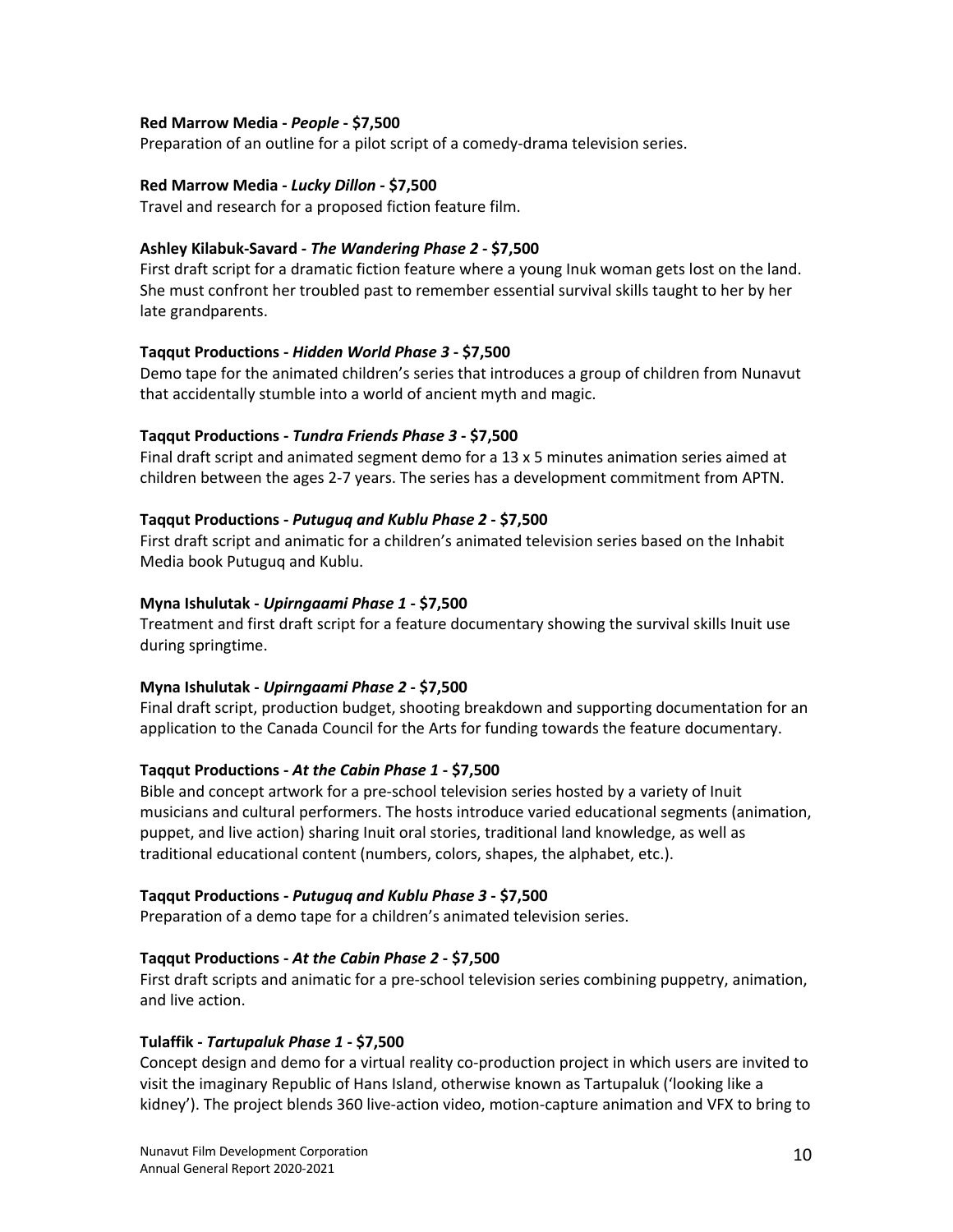life a poetic, sometimes humoristic Inuit utopia set in this barren uninhabited 1.3 km 2 (0.5 sq mi) island within the territorial waters of both Canada and Greenland.

## **Umik Media Inc -** *Becoming Me Phase 1* **- \$7,500**

Treatment, first draft and pitch package development for a teen television mini-series about a young transgender boy coping with everyday life, one step at a time, in the face of uncertainty. Where he learns to embrace his true self and coexisting with people who might not accept him.

## **Kippasu Productions -** *Roommates* **- \$7,500**

Treatment and first draft script for a comedy series revolving around a trio of roommates living in Iqaluit. This trio, through funny, real life situations must learn how to live with each other and understand each other, as each is from a different town.

#### **Nunavut Spend Incentive Program**

Ten applications were received, and all were granted funding. Previous funding commitments to productions that were completed in this fiscal year totaled \$8,877.42.

#### **Taqqut Productions -** *Kuluk S2* **- \$49,548 (includes Training Enhancement)**

Kuluk is an Inuktitut preschool series designed to entertain and educate infants and toddlers (ages 0 to 3). Kuluk is loosely modelled after shows like Baby Einstein and Galloping Winds. The series features puppets, animation, Inuit music segments, animal footage, and live action segments featuring children. The series is available on the taku.TV platform.

## **Taqqut Productions -** *Arctic Song* **- request \$24,793.56 (includes Training Enhancement)**

This TV Special is a co-production with the National Film Board of Canada, telling several Inuit creation myths. The animated special weaves together throat singing, animated images and poetic writing from two Inuit artists- Germaine Arnaktauyok and Celina Kuluk.

## **Kingulliit Productions -** *Tarriaksuit* **- \$250,000 (includes Training Enhancement)**

Feature length drama set in Igloolik in 2021. The film follows Olivia, a journalist and filmmaker, who returns to her community to present at a controversial upcoming mining hearing postponed during the pandemic shutdown. When she begins to have visions of her childhood friend, who mysteriously disappeared at the mine, her investigation raises questions about her family's past, Inuit shamanism, and the effects of colonial gender violence on Inuit women

#### **Inuit Broadcasting Corporation -** *Nunavummi Mamarijavut S4* **- \$20,379**

Fourth season of the adventure culinary series licensed for broadcast by APTN. The series follows Inuit families and Inuit outfitters, venturing out to the places where Inuit have camped and lived out on the land to learn about their history, their names and to hunt for the best food in Nunavut.

## **Inuit Broadcasting Corporation -** *Uakallanga! S4* **- \$18,614**

A fourth season licensed for broadcast by APTN. This series shows the incredible things made traditionally by Inuit and how they make and use the creations today.

## **Taqqut Productions -** *Tundra Friends S1* **- \$104,313 (includes Training Enhancement)**

Following development through the Creative Content Development Fund, this animated preschool and children's television series received a broadcast licence for 13 episodes from APTN. A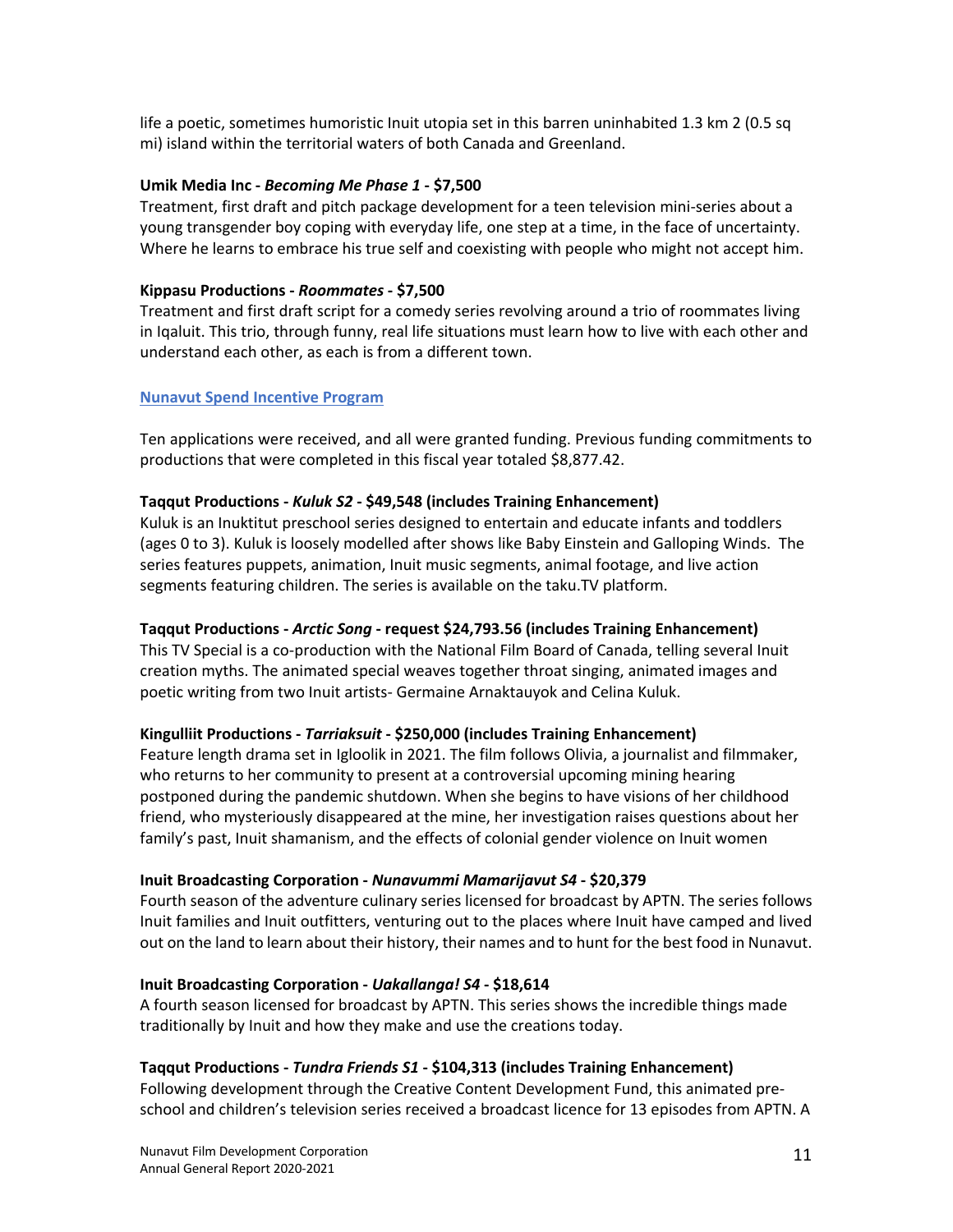group of Arctic animal friends learn how to recognise, name, and understand their feelings in healthy ways.

**Taqqut Productions -** *Anaana's Tent S3* **- \$73,500 (includes Training Enhancement)** The production incurred additional costs due to the Covid-19 pandemic. In order to complete the project, and as stipulated in NFDC's 'Pivot Plan' guidelines, additional funding to complete the project was granted.

## **Red Marrow SB Productions -** *SlashBack* **- \$23,734.80 (includes Training Enhancement)**

Due to additional costs incurred because of the postponement and eventual rescheduling of pick-up shooting in Pangnirtung during the Covid-19 pandemic, additional funding was granted to complete the feature film.

## **Taqqut Productions -** *At the Cabin Season 1* **- \$98,523 (includes Training Enhancement)**

Following development funding, this pre-school series will be aired on the new Inuktut language OTT platform, taku.TV. The series is hosted by a variety of Inuit musicians and cultural performers introducing educational segments (animation, puppet, and live action) sharing Inuit oral stories, traditional land knowledge, as well as traditional educational content (numbers, colors, shapes, the alphabet, etc.).

## **Market Endowment Fund**

Due to COVID-19 restrictions, no applications to the fund were received in this fiscal year.

## **Inuktut Language Incentive and Versioning Fund**

## **Inuktut Language Incentive**

Thirty applications were received while two were rejected. Previous funding commitments to productions that were completed in this fiscal year totaled \$9,793.

Taqqut Productions - *Kuluk S2* - \$20,141 Taqqut Productions - *Arctic Song* - \$40,000 Nadia Mike - *Race to Kimmirut* - \$5,000 Nadia Sammurtok - *The Owl and Two Rabbits* - \$5,000 Sean Guistini - *New Stories from the Eastern Arctic Archives* - \$1,500 Arvaaq Media - *Anaana's Tent Website* - \$1,500 Kingulliit Productions - *Tarriaksuit* - \$40,000 ENBS - *Engaged Reading*- \$1,500 Myna Ishutak (Red Marrow) - *Tupiq* - \$1,500 Aïda Maigre Touchet - *Iqaluit Military Project* - \$1,500 Miali Coley Sudlovenick - *Tusaavisii Podcast* - \$1,500 Aakuluk Media - *Kuluk Website* - \$1,500 Nadia Summortuk - *Tuktu's Journey* - \$1.500 Inuit Broadcasting Corporation - *Nunavummi Mamarijavut S4* - \$29,968 Inuit Broadcasting Corporation - *Uakallanga!* - \$27,374 Jason Sudlovenick - *Outdoors Iqaluit* - \$1,500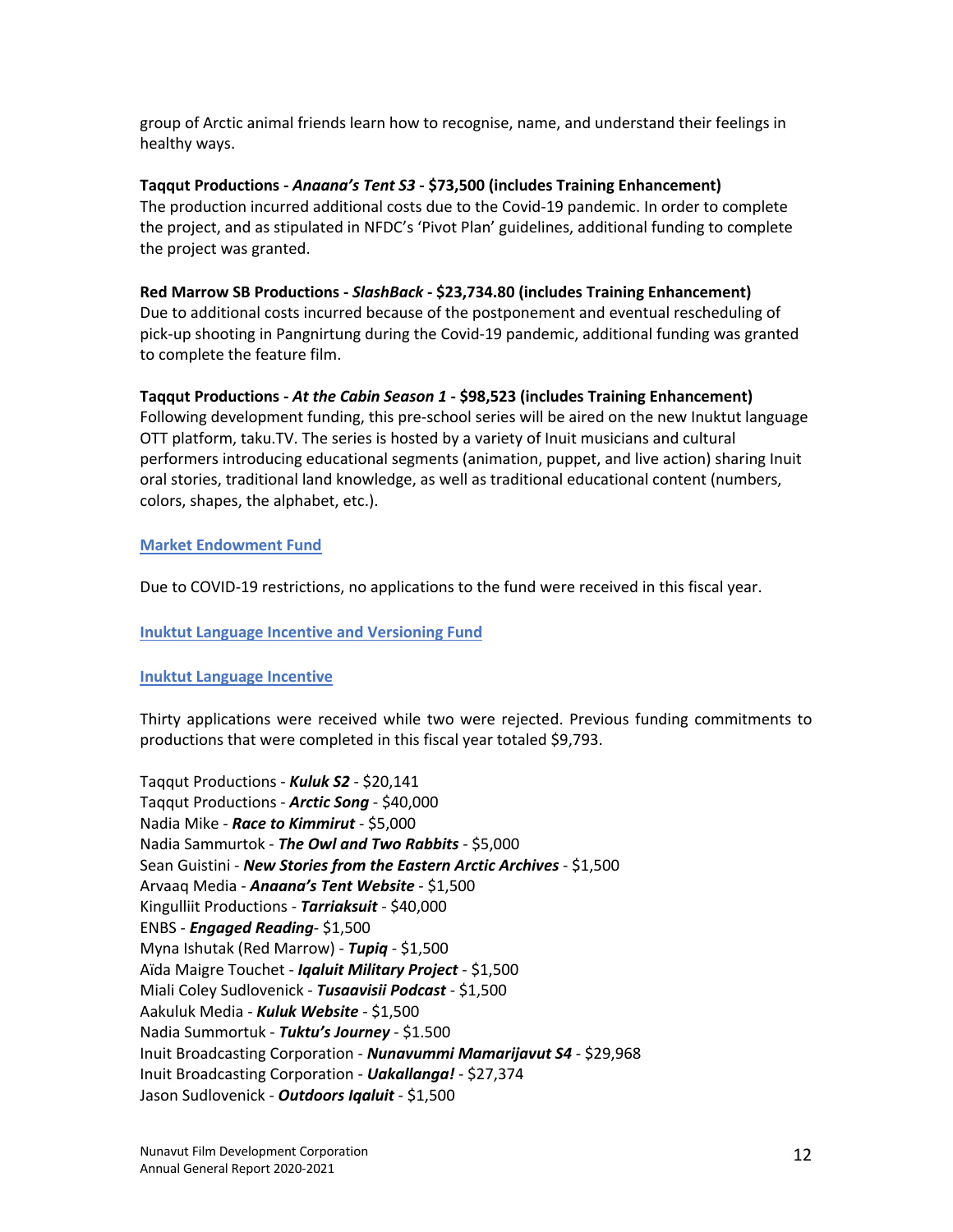Taqqut Productions - *Tundra Friends S1* - \$34,771 Taqqut Productions - *Anaana's Tent S3* - \$24,500 Christine Enooya Nutarak - *Digital Storytelling* - \$1,500 Rocco Canil - *Digital Storytelling* - \$1,500 Ashley Kilabuk Savard - *Reclaim* - \$1,500 Myna Ishulutak - *Tupiq 2* - \$1,500 Red Marrow SB Productions - *Slashback* - \$11,867 Taqqut Productions - *At the Cabin Season 1* - \$32,841 David Poisey - *Pangnirtung Fisheries* - \$1,500 Ipeelie Ootoova - *Irninnu Unikaara* - \$5,000 Jaypeetee Arnaquq - *Nunavummi Ujjiqsaqtit* - \$1,500 Myna Ishulutak - *Pikiulliaqtut* - \$5,000

#### **Inuktut Language Versioning**

Three applications were received and all approved.

#### **Taqqut Productions - Meeka Shorts - \$8,107.47**

The series provides age-appropriate and engaging methods for children to learn the values of healthy living

#### **Taqqut Productions - Gordon and Paddy - \$10,00**

Gordon & Paddy is a 62min 2D animated film about a young mouse who becomes Police Superintendent, adapted from the book by Ulf Nilsson and Gitte Spee.

#### **Taqqut Productions - Orphan and the Amautalik - \$10,000**

Based on an Inuit traditional story, this video tells the tale of a brave and quick-thinking orphan and his encounter with a strange Arctic ogress.

#### **Nunavut FIT Professional Development Fund**

One application was received and approved.

**Ipeelie Ootoova – \$664.00** Online Film Acting Workshop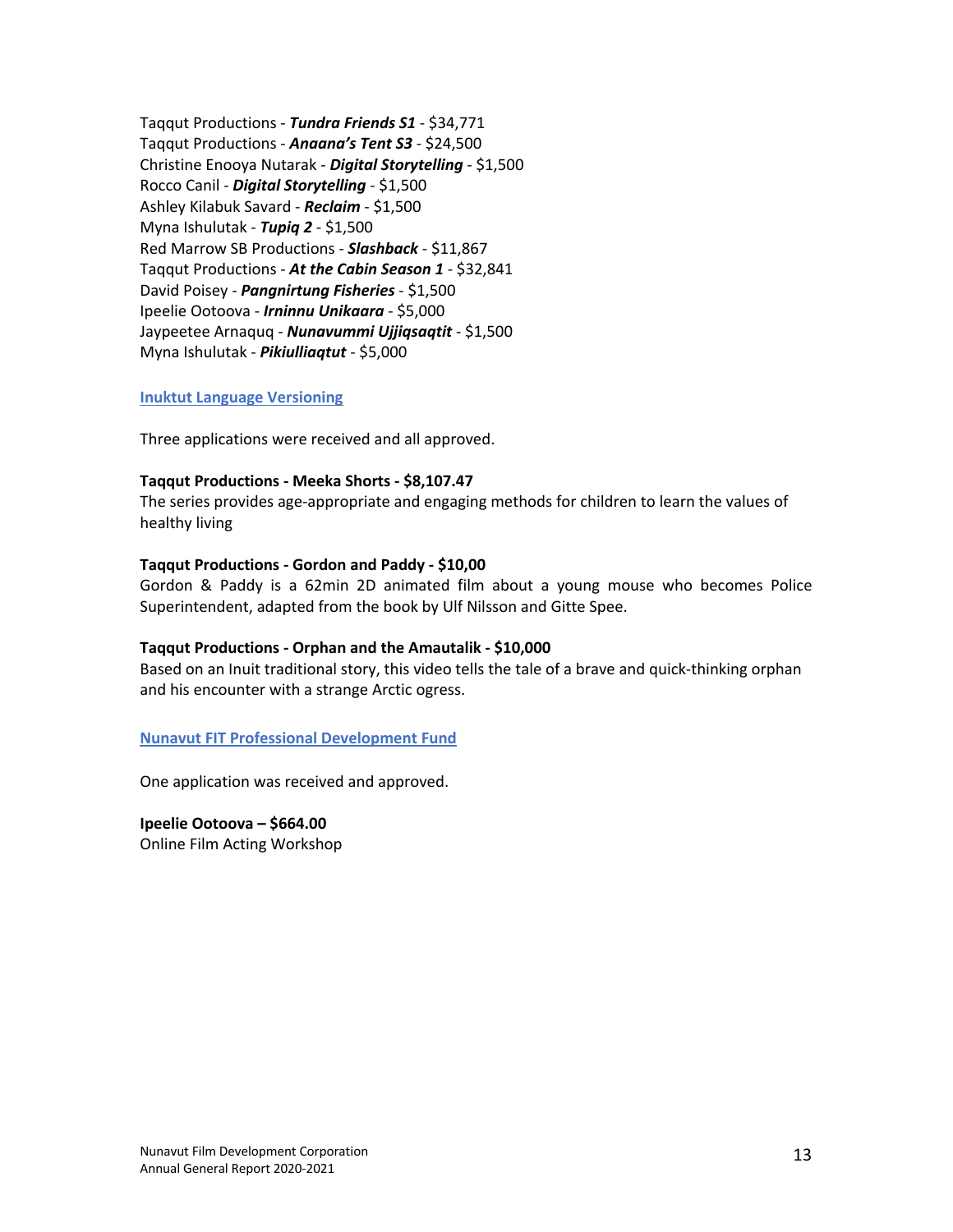#### **Goal 1 - Continued Industry Support During COVID-19**

A new funding program, The Story Telling Fund, was launched in April, 2020. The fund encouraged applications for self-distancing type activities. Applications have varied from script writing, web design, archive editing, music videos to podcasting. The program also contributes funding from the *Inuktut Language Incentive Fund*, and uniquely, offers a contribution towards internet usage. Twenty-six projects were supported by NFDC.

The *Under the Midnight Sun Video Boot Camp* was held in Iqaluit in July, 2020 with eight participants. Students were taught how to shoot and edit under the guidance of instructors Lisa Milosavljevic, Mark Aspland and Sim Knickelbein. NFDC also hosted a webinar where Red Marrow Media's Alethea Arnaquq-Baril and Stacey Aglok MacDonald discussed, very entertainingly, Project Development.

To further encourage creativity, a *Short Video Challenge* was launched for emerging filmmakers to submit a 1-3-minute short video to be streamed on the Nunavut Film Facebook page. The initiative had limited success with very few contributors. NFDC also launched Nunavujait, a Facebook page dedicated to showcasing the opportunities and talent emerging from COVID-19. The aim of the page was to act as a hub for creative organizations to share content all in one place. The page has had limited success with its usage much less that we hoped envisaged.

Our monthly newsletter, *Takkuu!* was increased in April to a weekly publication before becoming a bi-weekly publication from July onwards. It is a platform to publish industry news and information sharing.

Throughout the year, NFDC has been offering advice and guidance on a confidential basis to industry practitioners faced with continuing their business activities during the pandemic. Some Nunavut companies applied to the Canada Emergency Response Benefits program (CERB) and the Emergency Relief Funds disbursed by the Canada Media Fund (CMF) and Telefilm Canada.

In addition to the Nunavut Arts Taskforce, NFDC has participated on several other task forces including the Association of Provincial and Territorial Film Agencies(APTFA) National Industry Task Force, and in partnership with the North West Territories Film Commission and Yukon Media Development, a Pan Territorial Industry Task Force. The CEO is also a member of the (APTFA) Film Commission Advisory Committee which reports back to the National Industry Task Force. The lack of COVID insurance coverage for productions continued to be a major issue throughout the year.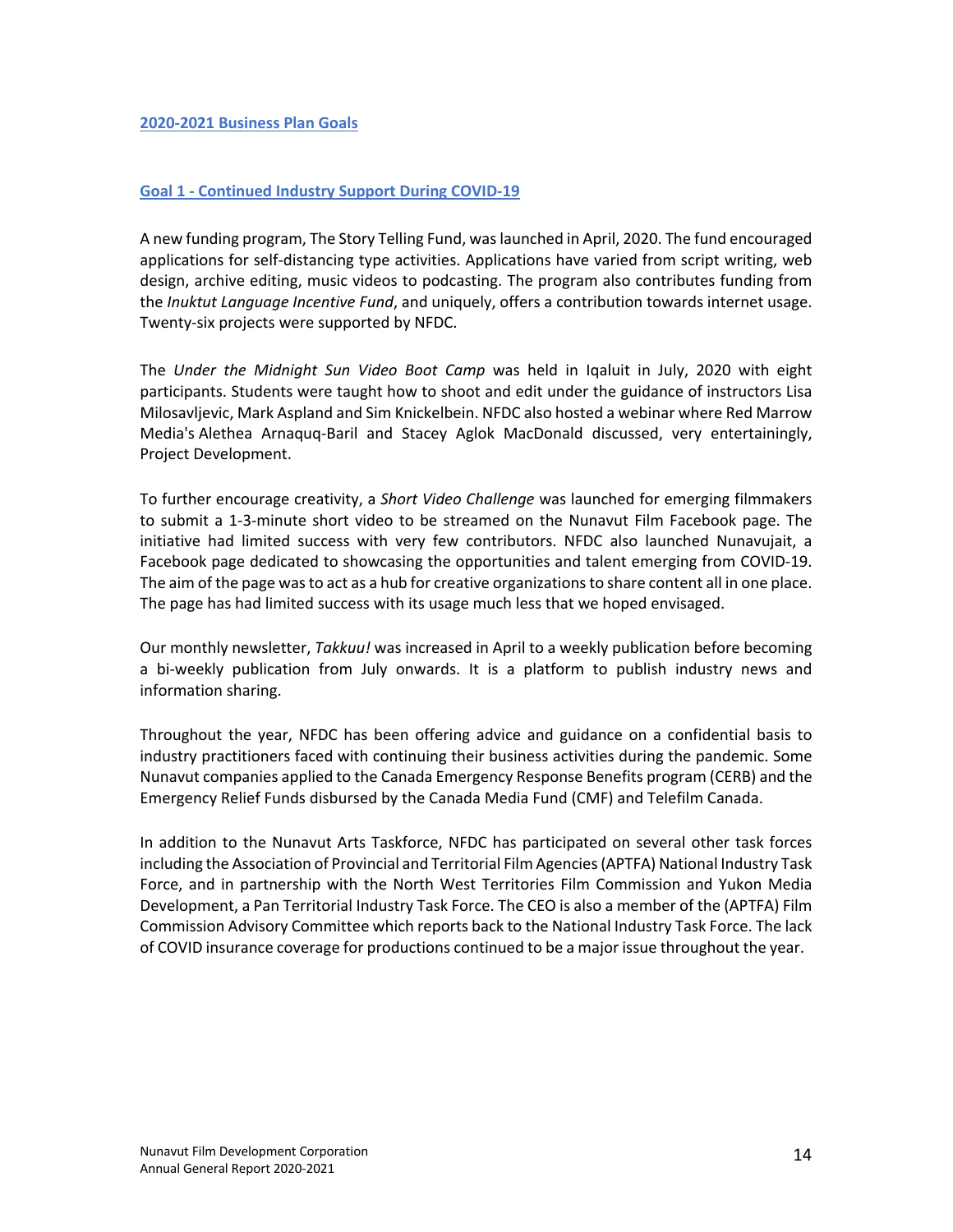## **Goal 2 - Industry Growth**

Early in the year*,* NFDC released its five-year strategic plan and applied for an increase in funding for two specific programs.

The strategic plan provides direction on how NFDC will best serve Nunavut's screen industry for the next five years (2020-2025). The document is available here.

NFDC's application for increased funding for the existing Inuktut Language Incentive Fund and new funding towards a Micro Film Fund (under 5 minutes) were rejected by the GN's Department of Culture and Heritage. The first application reflected the continued increase in demand for support towards creating Inuktut content and versioning existing films and series, while the Micro Film Fund application reflected industry trends and the increased consumption of short form content.

Creating a skills database is an ongoing activity, while NFDC released its *Economic Impact Report* in September outlining the economic impact of its production funding and training initiatives. The report outlined that \$1 of funding from the Nunavut Spend Incentive Fund generated an additional \$5.57 in production activity spend in Nunavut. Each dollar that NFDC receives from ED&T for this production fund contributes \$12 of production activity spend in Canada. This compares favourably with the CMF's latest statistics which outline \$1 of CMF funding generated an additional \$4.12 in production activity. The highest level since CMF was established. NFDC has supported Inuit trainee positions, and 80% of the productions received funding from the *Inuktut Language Incentive Fund*.

The *Creative Content Fund* which supports the development of projects in pre-production, witnessed a marked increase in take up throughout the year. 18 projects received funding support.

## **Goal 3 - Continued Advocacy**

NFDC recognizes the need to continue outreach activities with Nunavut's communities; to provide existing and potential content creators with a better understanding of our funding programs and to help in accessing those opportunities. However, our activities were severely curtailed by the enforced travel restrictions due to COVID-19.

The lack of internet bandwidth has been brought sharply into focus during the pandemic period with Nunavummiut becoming even more reliant on internet access than ever before. NFDC, in its advocacy for equitable bandwidth capacity throughout Nunavut, contracted Jean-Francois Bouchard, an expert in internet connectivity to prepare a study titled *Broadband's Impact on Nunavut's Screen-Based Industry.* With funding from the Economic Development and Transportation, Bouchard mapped out the current environment and future trends of broadband in Nunavut for the next five years.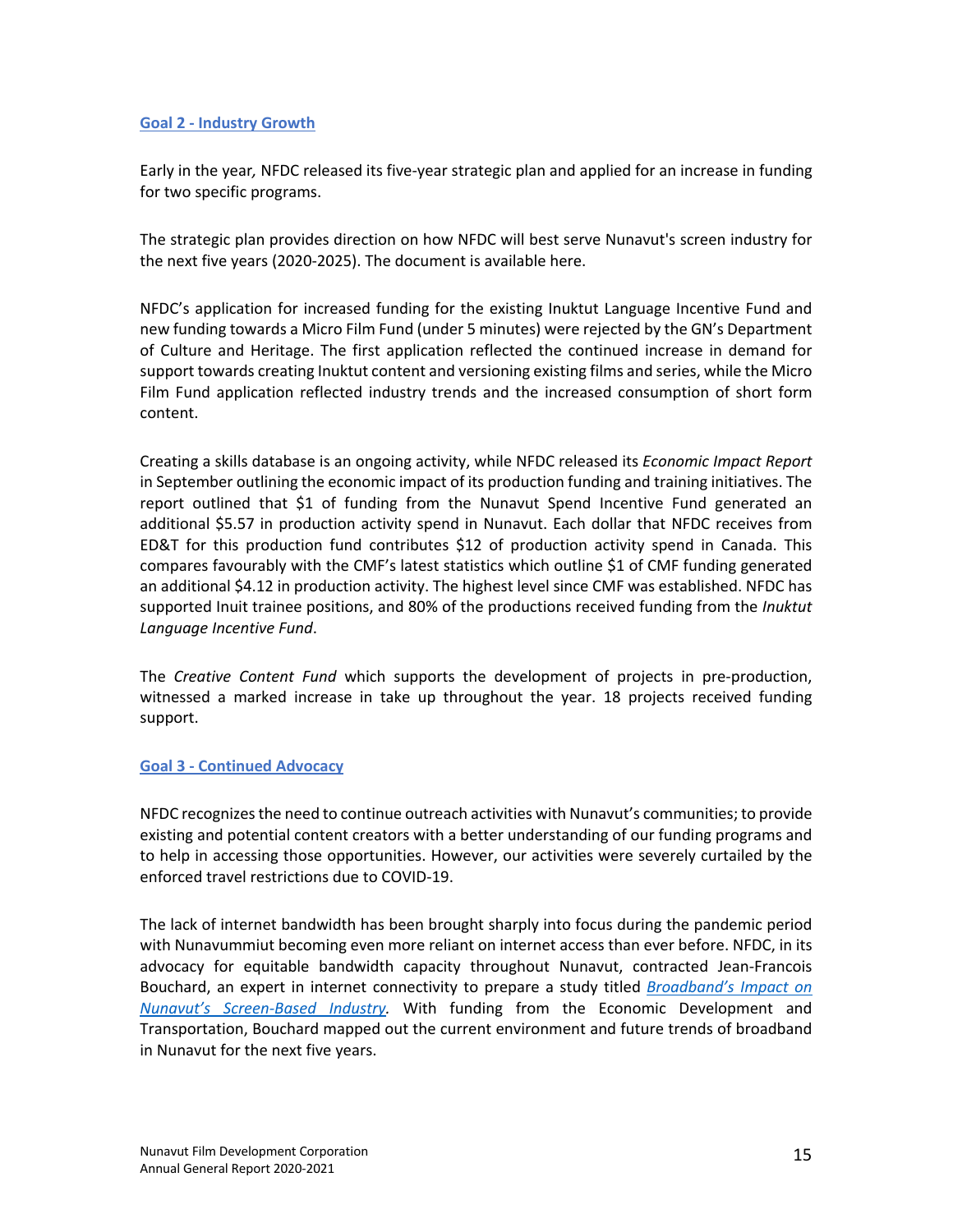CEO attended the board meeting of the Arctic Indigenous Film Fund (AIFF) in June. The board agreed that it should start identifying projects to create a slate of projects before approaching potential funders.

The Association of Provincial and Territorial Film Agencies (APTFA) meetings were held throughout the year, most notably with the Indigenous Screen Office, Canada Media Fund, Telefilm Canada and the Canadian Media Producers Association (CMPA).

NFDC continued to develop working relationships and sharing expertise and best practices on a pan-territorial level (Nunavut, Yukon and NWT) to provide a unified voice to national matters. The territorial funding organizations submitted a CANNOR application to hold an annual summit over three years. It was decided that the application, penciled for the first summit to be held in the NWT in Feb/March 2021 should be delayed by a year to begin in 2022 due to COVID-19 restrictions.

## **Goal 4 - Content Distribution and Information Dissemination**

NFDC recognizes the need for the distribution of Inuktut content on distribution platforms that are accessible to all Inuit wherever they live, and welcomed the launch of *Uvagut TV* in January, which is available throughout Canada on Shaw Satellite Direct, Arctic Co-op Cable (NU and NWT), FCNQ (Nunavik). NFDC also continues to monitor the progress of *Inuit TV* and *Taku.TV.*

By launching the Facebook page *Nunavujait*, NFDC aimed to promote the distribution capabilities of short form content on social media. *The Story Telling Fund* continues to support and promote the distribution capabilities of short form content on online platforms, be it videos or podcasts.

Due to COVID-19 restrictions, NFDC did not pursue the planned strategy of encouraging community screenings by sending hard drives to communities. However, it has purchased hard drives to prepare viewing packages for future screenings.

Published every Monday, our bi-weekly posting of our email newsletter *Takkuu!* has increased the sharing of industry related news and support for screen-based artists during the COVID-19 outbreak.

## **Goal 5 - Film Commission**

There is no specific funding for the Nunavut Film Commission and therefore has limited capacity to operate effectively.

In addition to providing regular counselling to territorial producers on an on-going basis, Nunavut Film also responds to a range of requests for information and advice from producers outside of the territory. Productions are asked to complete a Registration Form and always carry a copy of the Code of Conduct.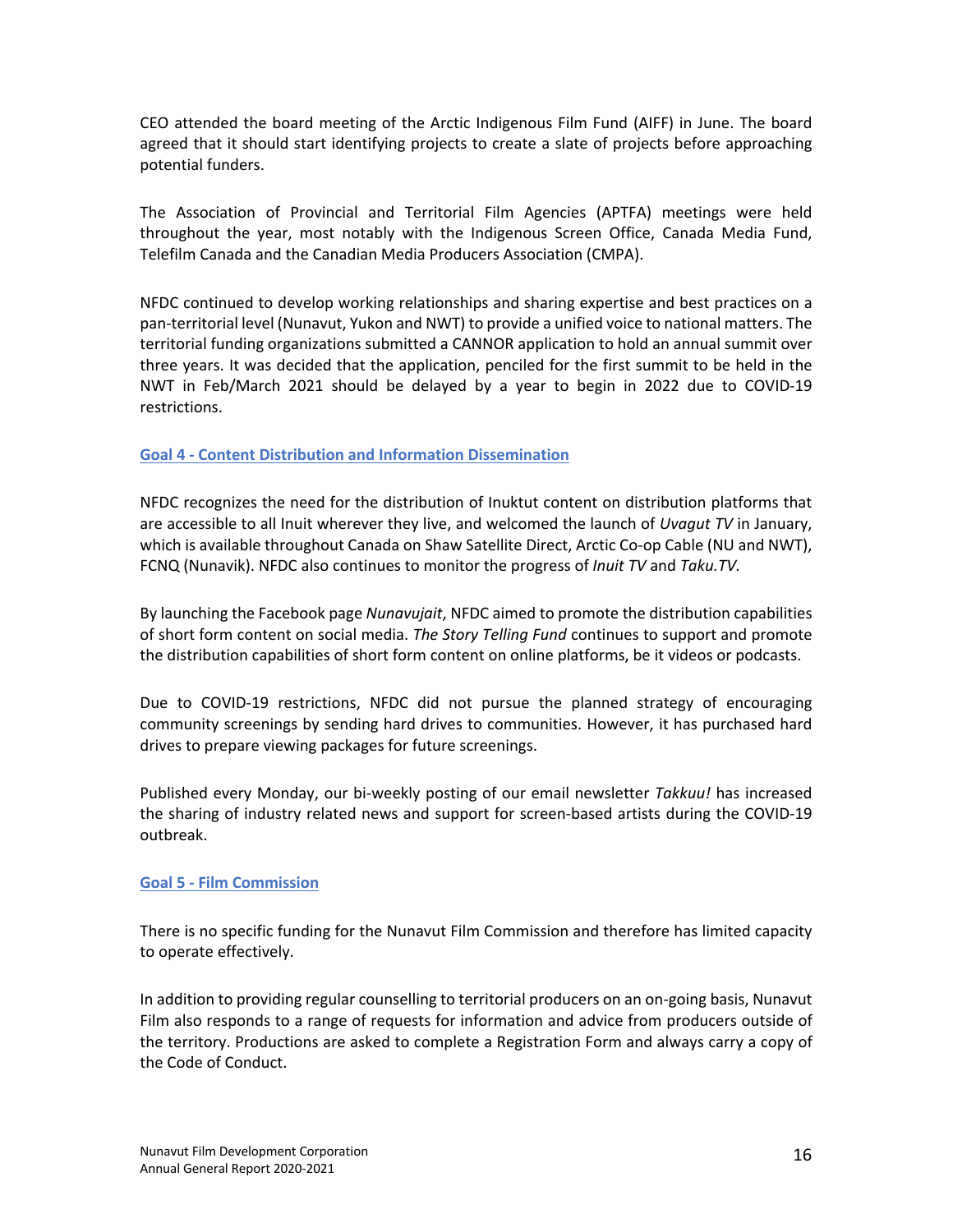There were no guest productions in the territory during the first three quarters while the fourth quarter witnessed an increase in requests for information and advice from potential guest productions looking to visit Nunavut from the summer onward. Several small domestic productions have been active in 2021.

We have continued to maintain the website with up-to-date information, industry news and resources for production enquiries. Covid-19 resources are available to read on the front page of our website.

**Sample Requests Received:**

**Merit Motion Pictures** - Feasibility of filming polar bears in Rankin Inlet. **Unreasonable Studios** - Seeking DOP and Drone Operator **BBC Productions** - Permits. **Authentique Productions** - Seeking 'special access' to film in Nunavut. **Agooda Pictures** - Location scout for Pangnirtung. **Wildspace Productions (UK)** - 'Ocean' Series - offering camera bursary opportunity. **Septième Production (Montreal)** - Status on shooting in Nunavut. **Amazing Factory Productions (Vancouver)** - Funding for co-producing with Nunavut company. **Plimsoll Productions (UK)** - Nat Geo Natural History Series - Permits to film belugas. **Artemis Karotseri-Vermuelen (Greece)** - Sea Voyage Documentary - Permits required and current restrictions. **Wildstar Films (UK)** - Wildlife Documentary - Permits required and current restrictions. **GrandBoy (Yukon)** - Irish Co-Production - Information on Nunavut Spend Incentive.

# **Goal 6 - Training and Professional Development**

Nunavut FIT (Film Industry Training), in partnership with the Makigiaqta Training Corporation, offers a comprehensive training strategy which address a continuum of development from entry level training through to advanced training and professional development.

The implementation of the second year of Nunavut FIT's workshops was postponed due to the travel restrictions and the present contract was extended to reflect the loss of a year of activities.

Priority was given to promoting online training for filmmakers with a focus on programs that were available for free during COVID-19.

A Short Video Challenge was launched to support emerging Inuit filmmakers and The *Under the Midnight Sun* Video Boot Camp was held in Iqaluit between in July. These were evening workshops with students being taught how to shoot and edit under the guidance of instructors.

A pilot webinar was broadcast with Red Marrow Media's Alethea Arnaquq-Baril and Stacey Aglok MacDonald discussing Project Development. Further webinars were produced to be aired in the next fiscal year.